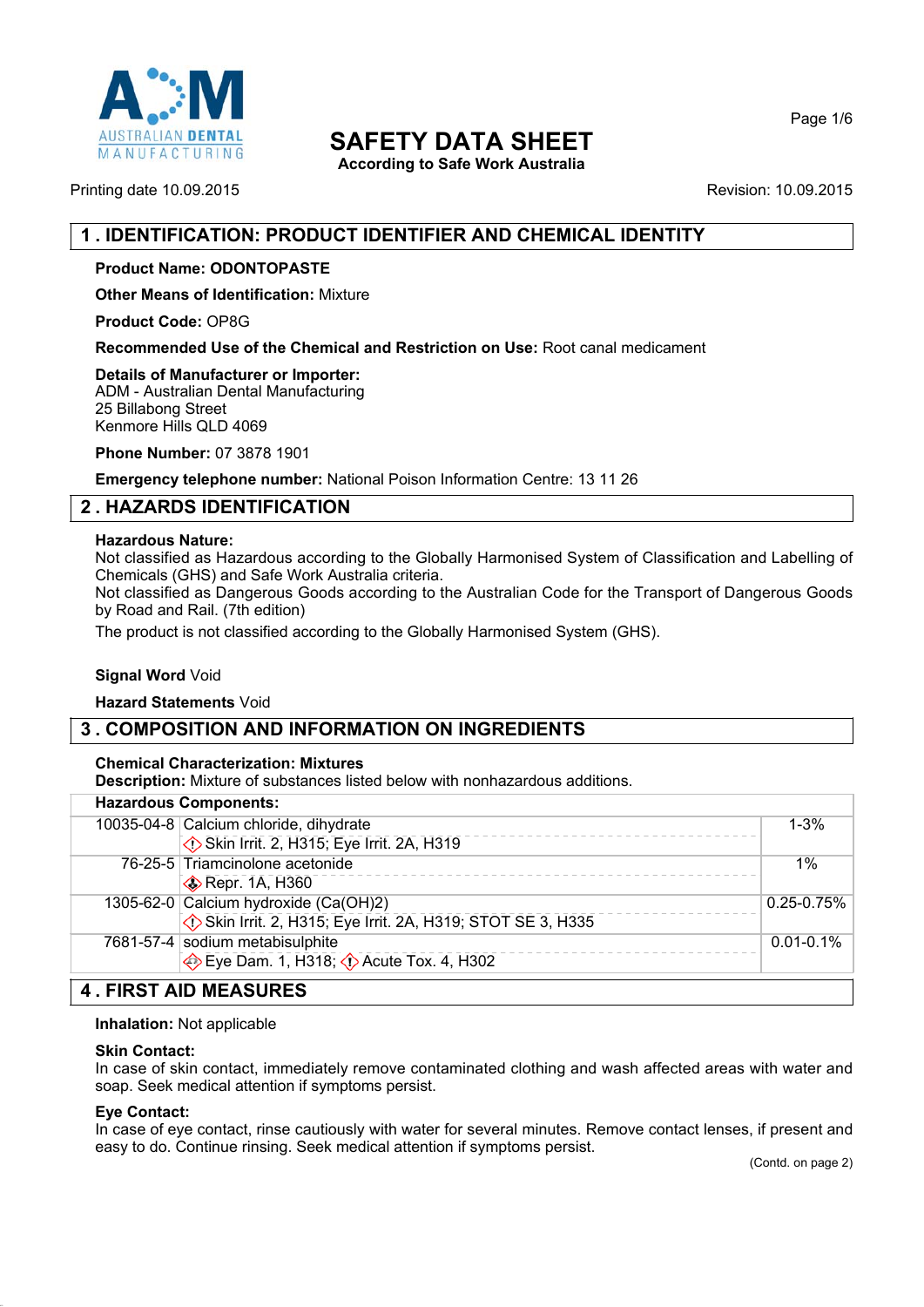

**According to Safe Work Australia**

(Contd. of page 1)

Page 2/6

### Printing date 10.09.2015 **Revision: 10.09.2015** Revision: 10.09.2015

## **Product Name: ODONTOPASTE**

### **Ingestion:**

If swallowed, do not induce vomiting. Immediately give copious quantities of water. Do not give anything by mouth to an unconscious person. Seek medical attention.

### **Symptoms Caused by Exposure:**

Eye Contact: May cause moderate irritation. Skin Contact: Irritation is not expected if exposure is minimal. Ingestion: May cause laboured breathing, nose bleeds and/or diarrhoea.

## **5 . FIRE FIGHTING MEASURES**

**Suitable Extinguishing Media:** Use fire extinguishing methods suitable to surrounding conditions.

**Specific Hazards Arising from the Chemical:** Non-combustible paste.

#### **Special Protective Equipment and Precautions for Fire Fighters:**

When fighting a major fire wear self-contained breathing apparatus and protective equipment.

## **6 . ACCIDENTAL RELEASE MEASURES**

### **Personal Precautions, Protective Equipment and Emergency Procedures:**

In case of fire wear an approved respirator and full protective clothing. Evacuate all non-essential personnel from affected area. Ensure adequate ventilation.

#### **Environmental Precautions:**

In the event of a major spill, prevent spillage from entering drains or water courses.

### **Methods and Materials for Containment and Cleaning Up:**

Wipe up small spills with paper toweling and dispose to bin.

# **7 . HANDLING AND STORAGE**

### **Precautions for Safe Handling:**

Use of safe work practices are recommended to avoid eye or skin contact.

Food, beverages and tobacco products should not be stored or consumed where this material is in use. Always wash hands before smoking, eating, drinking or using the toilet. Wash contaminated clothing and other protective equipment before storage or re-use. Provide eyewash fountains and safety showers in close proximity to points of potential exposure.

### **Conditions for Safe Storage:**

Store in a cool, dry and well ventilated area. Keep in original container tightly closed when not in use. Protect from direct sunlight. Store at approximately 25 °C. Store away from strong oxidizing agents. Product to be handled only by qualified staff in dental laboratories.

# **8 . EXPOSURE CONTROLS AND PERSONAL PROTECTION**

|  | <b>Exposure Standards:</b> |
|--|----------------------------|
|--|----------------------------|

**7681-57-4 sodium metabisulphite**

 $NES$  TWA: 5 mg/m<sup>3</sup>

**1305-62-0 Calcium hydroxide (Ca(OH)2)**

 $NES$  TWA: 5 mg/m<sup>3</sup>

### **Engineering Controls:**

Provide exhaust ventilation or other engineering controls to keep the airborne concentrations of vapour below occupational exposure standards.

(Contd. on page 3)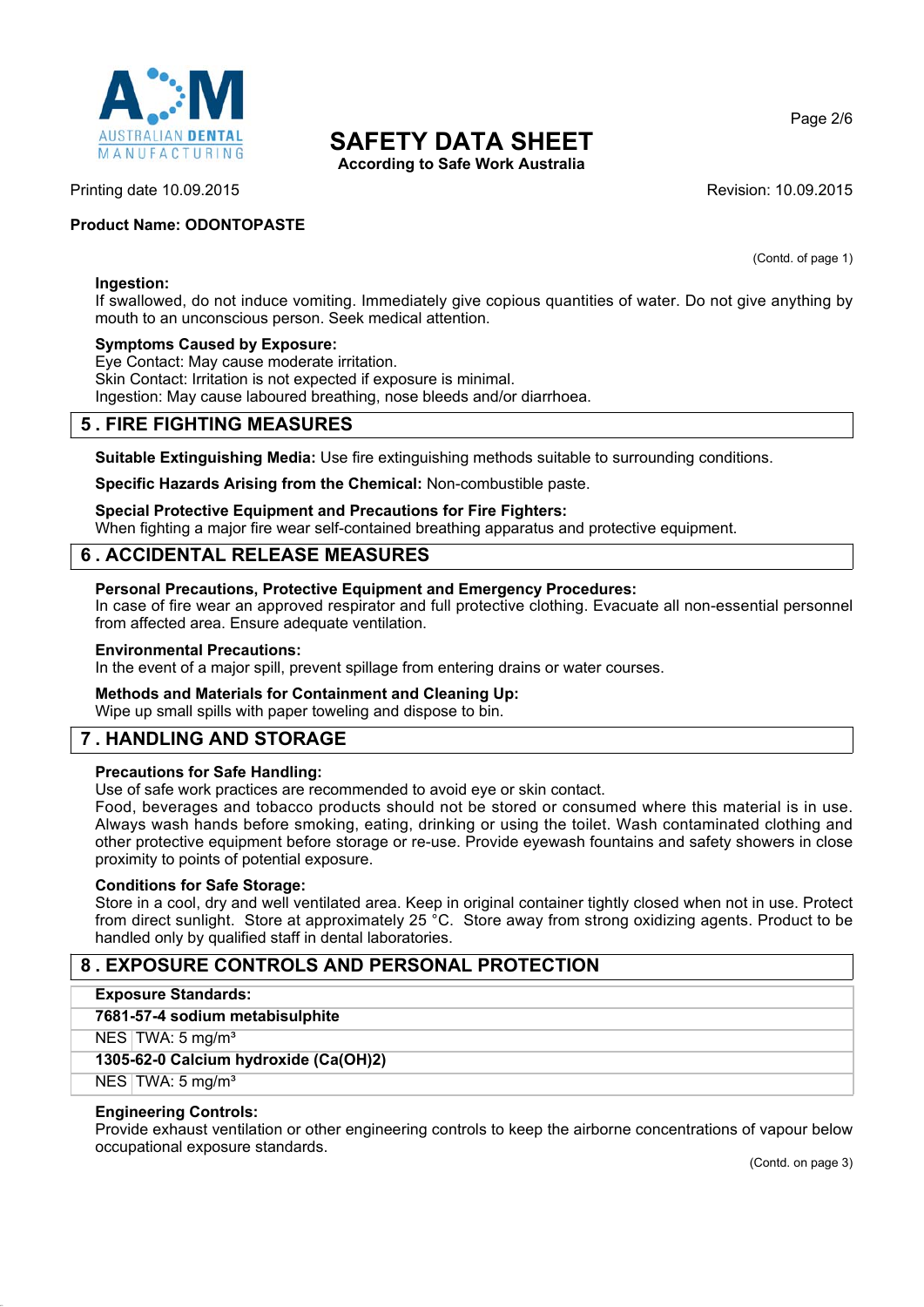

**According to Safe Work Australia**

Printing date 10.09.2015 **Revision: 10.09.2015** Revision: 10.09.2015

## **Product Name: ODONTOPASTE**

(Contd. of page 2)

Page 3/6

## **Respiratory Protection:**

Respiratory protection is not required under normal use conditions.

Use approved vapour respirator under conditions where exposure to the substance is apparent (e.g. generation of high concentrations of mist or vapour, inadequate ventilation, development of respiratory tract irritation) and engineering controls are not feasible. See Australian Standards AS/NZS 1715 and 1716 for more information.

### **Skin Protection:**

PVC, PVA, nitrile, neoprene, rubber or vinyl gloves. See Australian/New Zealand Standard AS/NZS 2161 for more information.

When selecting gloves for use against certain chemicals, the degradation resistance, permeation rate and permeation breakthrough time should be considered.

Occupational protective clothing (depending on conditions in which it has to be used, in particular as regards the period for which it is worn, which shall be determined on the basis of the seriousness of the risk, the frequency of exposure to the risk, the characteristics of the workstation of each worker and the performance of the protective clothing). See Australian/New Zealand Standard AS/NZS 4501 for more information.

### **Eye and Face Protection:**

Eye and face protectors for protection against splashing materials or liquids. See Australian/New Zealand Standard AS/NZS 1337 for more information.

# **9 . PHYSICAL AND CHEMICAL PROPERTIES**

| <b>Appearance:</b>                                  |                           |
|-----------------------------------------------------|---------------------------|
| Form:                                               | Paste                     |
| Colour:                                             | White/ off white          |
| Odour:                                              | Odourless                 |
| <b>Odour Threshold:</b>                             | Odourless                 |
| pH-Value:                                           | Slightly alkaline         |
| <b>Melting point/Melting range:</b>                 | Not applicable            |
| Initial Boiling Point/Boiling Range: Not applicable |                           |
| <b>Flash Point:</b>                                 | Not applicable            |
| <b>Flammability:</b>                                | Product is not flammable. |
| <b>Auto-ignition Temperature:</b>                   | Not applicable            |
| <b>Decomposition Temperature:</b>                   | Not determined.           |
| <b>Explosion Limits:</b>                            |                           |
| Lower:                                              | Not applicable            |
| Upper:                                              | Not applicable            |
| <b>Vapour Pressure:</b>                             | Not applicable.           |
| Density:                                            | Not determined.           |
| <b>Relative Density:</b>                            | Not determined.           |
| <b>Vapour Density:</b>                              | Not applicable.           |
| <b>Evaporation Rate:</b>                            | Not applicable            |
| <b>Solubility in Water:</b>                         | Soluble in water          |

# **10 . STABILITY AND REACTIVITY**

**Possibility of Hazardous Reactions:** Hazardous polymerisation will not occur.

**Chemical Stability:** Stable at ambient temperature and under normal conditions of use.

**Conditions to Avoid:** Direct sunlight.

**Incompatible Materials:** Strong oxidising agents.

**Hazardous Decomposition Products:** No hazardous decomposition products known.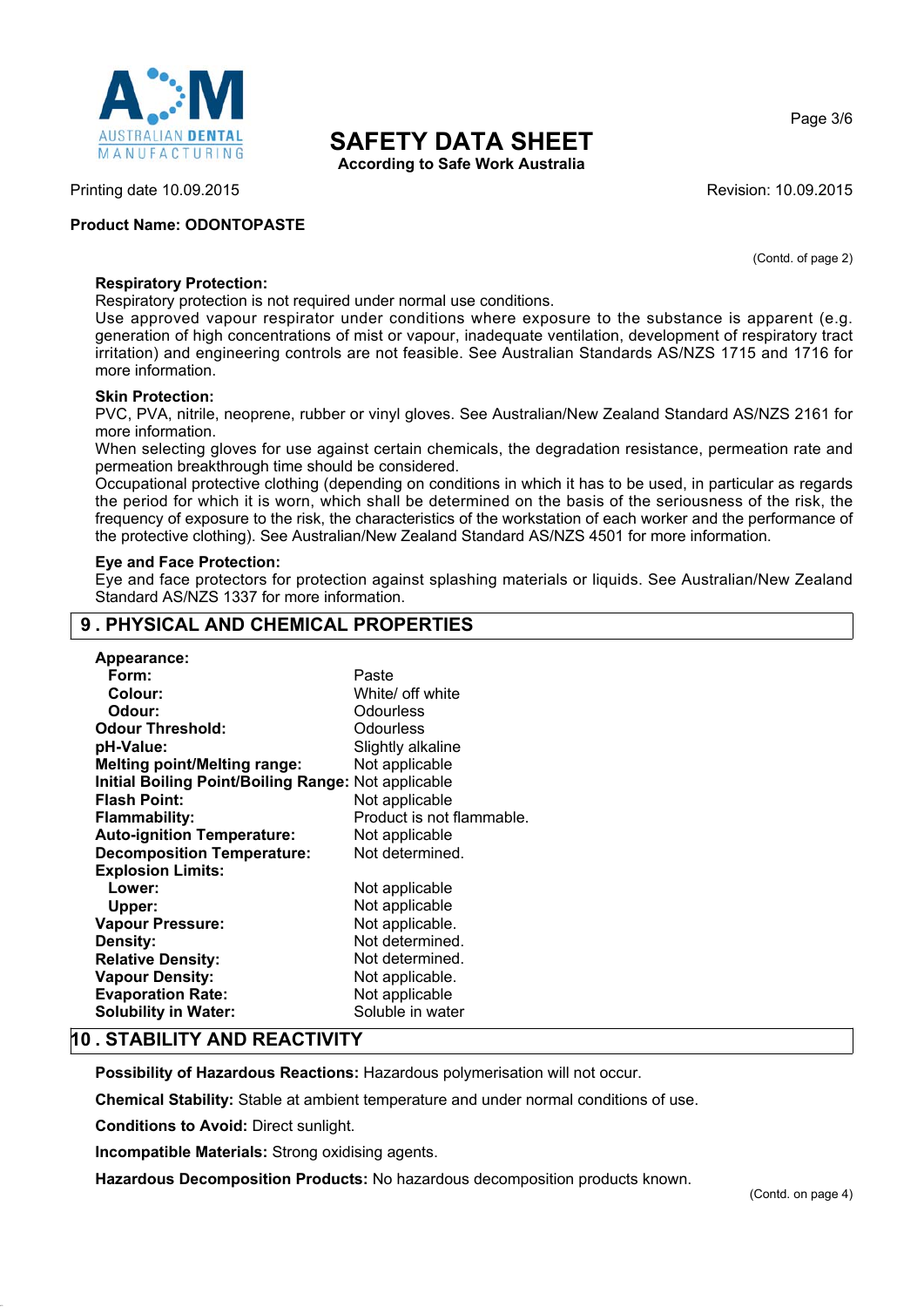

**According to Safe Work Australia**

Printing date 10.09.2015 **Revision: 10.09.2015** Revision: 10.09.2015

**Product Name: ODONTOPASTE**

(Contd. of page 3)

Page 4/6

# **11 . TOXICOLOGICAL INFORMATION**

## **Toxicity:**

| 1305-62-0 Calcium hydroxide (Ca(OH)2) |  |
|---------------------------------------|--|
|---------------------------------------|--|

| Oral                      | $ LD_{50} $ 7340 mg/kg (rat)         |
|---------------------------|--------------------------------------|
|                           | 21462-39-5 Clindamycin hydrochloride |
| - - - - - - - - - - - - - |                                      |

Oral LD50 2372 mg/kg (rat)

**76-25-5 Triamcinolone acetonide**

LD50 132 mg/kg (subcutaneous) (rat)

**7681-57-4 sodium metabisulphite**

Oral  $LD_{50}$  >2000 mg/kg (rat) Dermal  $|LD_{50}| > 2000$  mg/kg (rat)

## **Acute Health Effects**

**Inhalation:** No adverse health effects expected.

**Skin:** No adverse health effects expected.

**Eye:** May cause moderate eye irritation.

**Ingestion:** May cause laboured breathing, nose bleeds and/or diarrhoea.

**Skin Corrosion / Irritation:** Based on classification principles, the classification criteria are not met.

**Serious Eye Damage / Irritation:** Based on classification principles, the classification criteria are not met.

**Respiratory or Skin Sensitisation:** Based on classification principles, the classification criteria are not met.

**Germ Cell Mutagenicity:** Based on classification principles, the classification criteria are not met.

**Carcinogenicity:** This product does NOT contain any IARC listed chemicals.

**Reproductive Toxicity:** Based on classification principles, the classification criteria are not met.

**Specific Target Organ Toxicity (STOT) - Single Exposure:**

Based on classification principles, the classification criteria are not met.

**Specific Target Organ Toxicity (STOT) - Repeated Exposure:** Based on classification principles, the classification criteria are not met.

**Aspiration Hazard:** Based on classification principles, the classification criteria are not met.

**Chronic Health Effects:** No information available

**Existing Conditions Aggravated by Exposure:** No information available

# **12 . ECOLOGICAL INFORMATION**

**Ecotoxicity:** No information available

**Aquatic toxicity:** No information available

**Persistence and Degradability:** No information available

**Bioaccumulative Potential:** No information available

**Mobility in Soil:** No information available **Other adverse effects:** No information available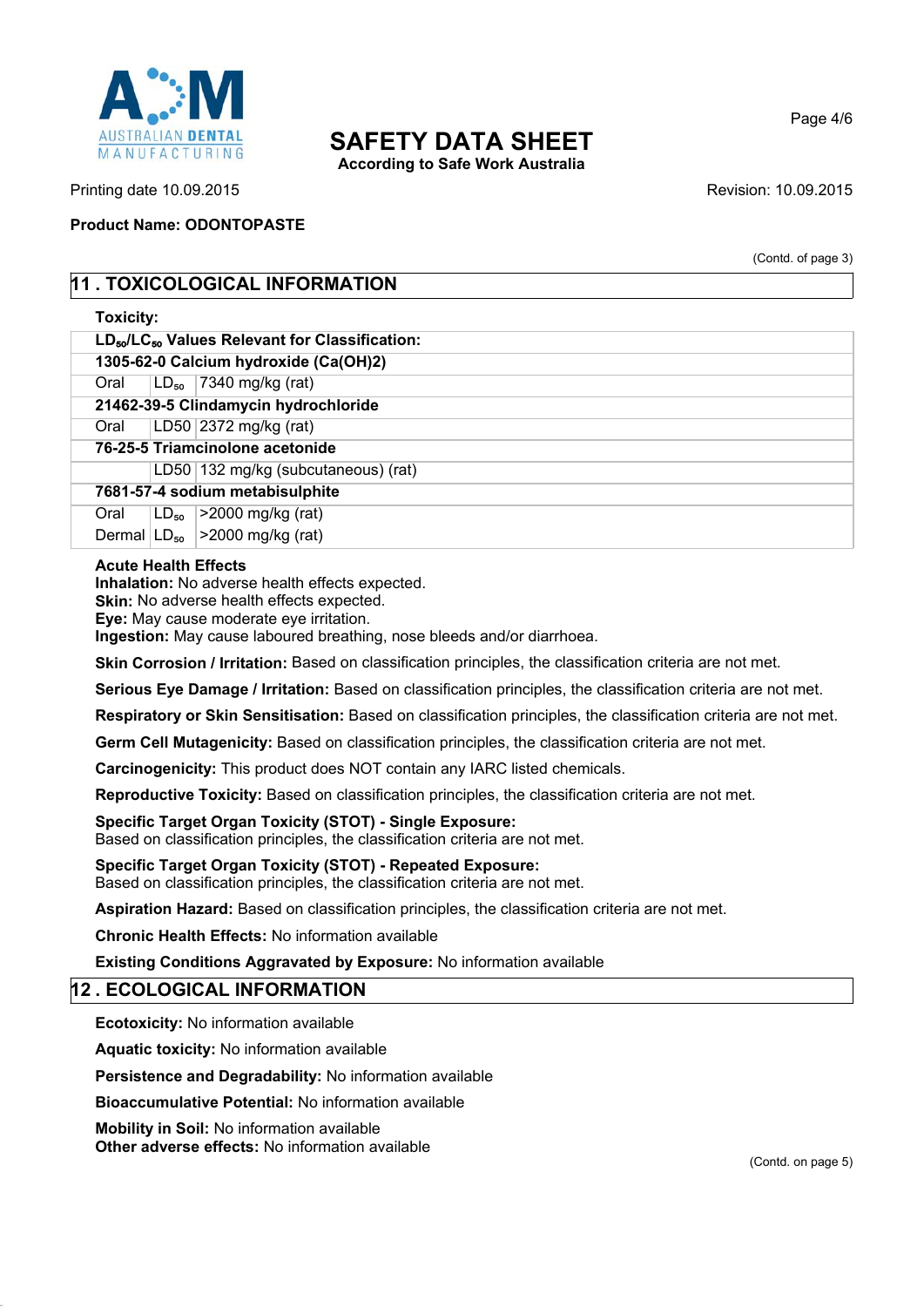

**According to Safe Work Australia**

Page 5/6

Printing date 10.09.2015 **Revision: 10.09.2015** Revision: 10.09.2015

## **Product Name: ODONTOPASTE**

(Contd. of page 4)

# **13 . DISPOSAL CONSIDERATIONS**

**Disposal Methods and Containers:** Dispose according to applicable local and state government regulations.

### **Special Precautions for Landfill or Incineration:**

Please consult your state Land Waste Management Authority for more information.

### **14 . TRANSPORT INFORMATION**

| <b>UN Number</b>                    | Not regulated                |
|-------------------------------------|------------------------------|
| <b>Proper Shipping Name</b>         | Not regulated                |
| Dangerous Goods Class Not regulated |                              |
| <b>Packing Group:</b>               | Not regulated                |
| <b>Marine pollutant:</b>            | No<br>Symbol (fish and tree) |

# **15 REGULATORY INFORMATION**

| <b>Australian Inventory of Chemical Substances:</b> |                                                        |  |
|-----------------------------------------------------|--------------------------------------------------------|--|
|                                                     | 21462-39-5 Clindamycin hydrochloride                   |  |
|                                                     | 76-25-5 Triamcinolone acetonide                        |  |
|                                                     | 1305-62-0 Calcium hydroxide $(Ca(OH)2)$                |  |
|                                                     | 10035-04-8 Calcium chloride, dihydrate                 |  |
|                                                     | 25322-68-3 Polyethylene glycol                         |  |
|                                                     | 7681-57-4 Sodium metabisulphite                        |  |
|                                                     | 6381-92-6 Disodium EDTA                                |  |
|                                                     | 1314-13-2 Zinc oxide                                   |  |
|                                                     | 112945-52-5 Silica, amorphous, fumed, crystalline free |  |
| 7732-18-5 Water                                     |                                                        |  |

**Standard for the Uniform Scheduling of Drugs and Poisons (SUSMP) - Poison Schedule:** Poisons Schedule: 4

# **16 . OTHER INFORMATION**

### **Date of Preparation or Last Revision:** 10.09.2015

**Prepared by: MSDS.COM.AU Pty Ltd www.msds.com.au** 

#### **Abbreviations and acronyms:**

GHS: Globally Harmonised System of Classification and Labelling of Chemicals

EINECS: European Inventory of Existing Commercial Chemical Substances

ELINCS: European List of Notified Chemical Substances

CAS: Chemical Abstracts Service (division of the American Chemical Society)

LC<sub>50</sub>: Lethal concentration, 50 percent

LD<sub>50</sub>: Lethal dose, 50 percent IARC: International Agency for Research on Cancer

STEL: Short Term Exposure Limit

TWA: Time Weighted Average

NES: National Exposure Standard (Safe Work Australia - Workplace Exposure Standards For Airborne Contaminants)

### **Disclaimer**

This SDS is prepared in accord with the Safe Work Australia document "Code of Practice for the Preparation of Safety Data Sheets for Hazardous Chemicals - December 2011"

The information contained in this safety data sheet is provided in good faith and is believed to be accurate at the date of issuance. ADM - Australian Dental Manufacturing makes no representation of the accuracy or